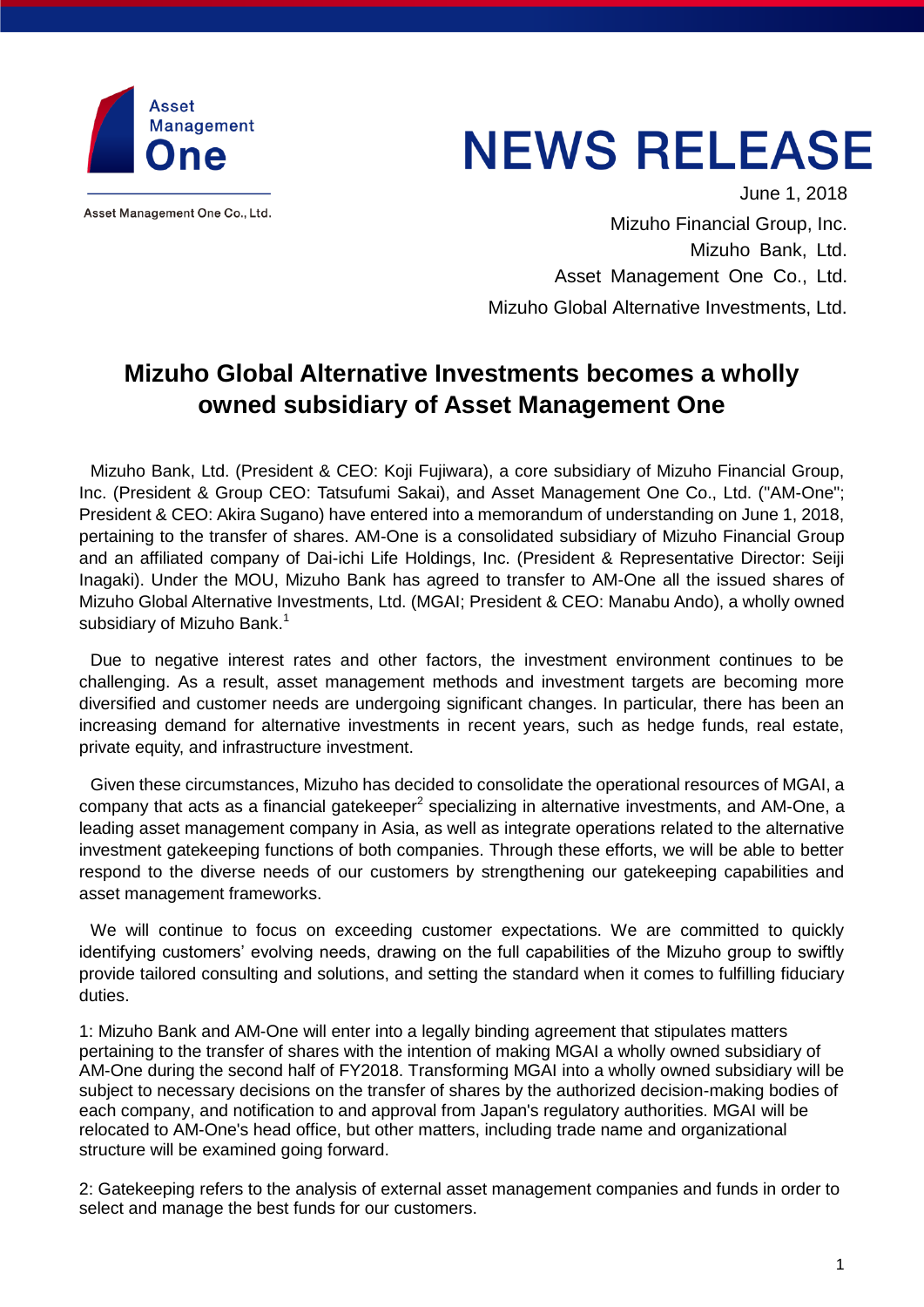### 【Corporate Structure】



#### 【Reference】Overview of AM-One and MGAI

| (1) Company name            | Asset Management One Co., Ltd.                                                                         | Mizuho Global Alternative                                                                                                                        |
|-----------------------------|--------------------------------------------------------------------------------------------------------|--------------------------------------------------------------------------------------------------------------------------------------------------|
|                             |                                                                                                        | Investments, Ltd.                                                                                                                                |
| (2) Head office             | 1-8-2 Marunouchi, Chiyoda-ku,                                                                          | 2-4-1 Yaesu, Chuo-ku, Tokyo,                                                                                                                     |
|                             | Tokyo, Japan                                                                                           | Japan                                                                                                                                            |
| (3) President & CEO         | Akira Sugano                                                                                           | Manabu Ando                                                                                                                                      |
| (4) Principal business      | Investment management,<br>investment advisory and agency,<br>Type II financial instruments<br>business | Investment management,<br>investment advisory and agency,<br>Type I financial instruments<br>business, Type II financial<br>instruments business |
| (5) Paid-in capital         | JPY 2 billion                                                                                          | JPY 2 billion                                                                                                                                    |
| (as of March 31, 2018)      |                                                                                                        |                                                                                                                                                  |
| (6) Date of establishment   | October 1, 2016                                                                                        | January 20, 2010                                                                                                                                 |
| (7) Number of employees     | 935                                                                                                    | 36                                                                                                                                               |
| (as of March 31, 2018)      |                                                                                                        |                                                                                                                                                  |
| (8) Shareholders            | Mizuho Financial Group                                                                                 | Mizuho Bank (100%)                                                                                                                               |
| (Economic interest, voting  | $(70\%, 51\%)$                                                                                         |                                                                                                                                                  |
| interest)                   | Dai-ichi Life Holdings                                                                                 |                                                                                                                                                  |
| (as of March 31, 2018)      | $(30\%, 49\%)$                                                                                         |                                                                                                                                                  |
|                             | Investment trusts:                                                                                     |                                                                                                                                                  |
| (9) Assets under management | JPY 14.8787 trillion                                                                                   | Investment advisory:                                                                                                                             |
| (as of March 31, 2018)      | Investment advisory:                                                                                   | JPY 377.1 billion                                                                                                                                |
|                             | JPY 41.7943 trillion                                                                                   |                                                                                                                                                  |
| (10) Most recent financial  | Operating income: JPY 105.1 billion                                                                    | Operating income: JPY 945 million                                                                                                                |
| results                     | Ordinary income: JPY 21 billion                                                                        | Ordinary income: JPY 136 million                                                                                                                 |
| (FY2017)                    | Profit: JPY 15.6 billion                                                                               | Profit: JPY 92 million                                                                                                                           |